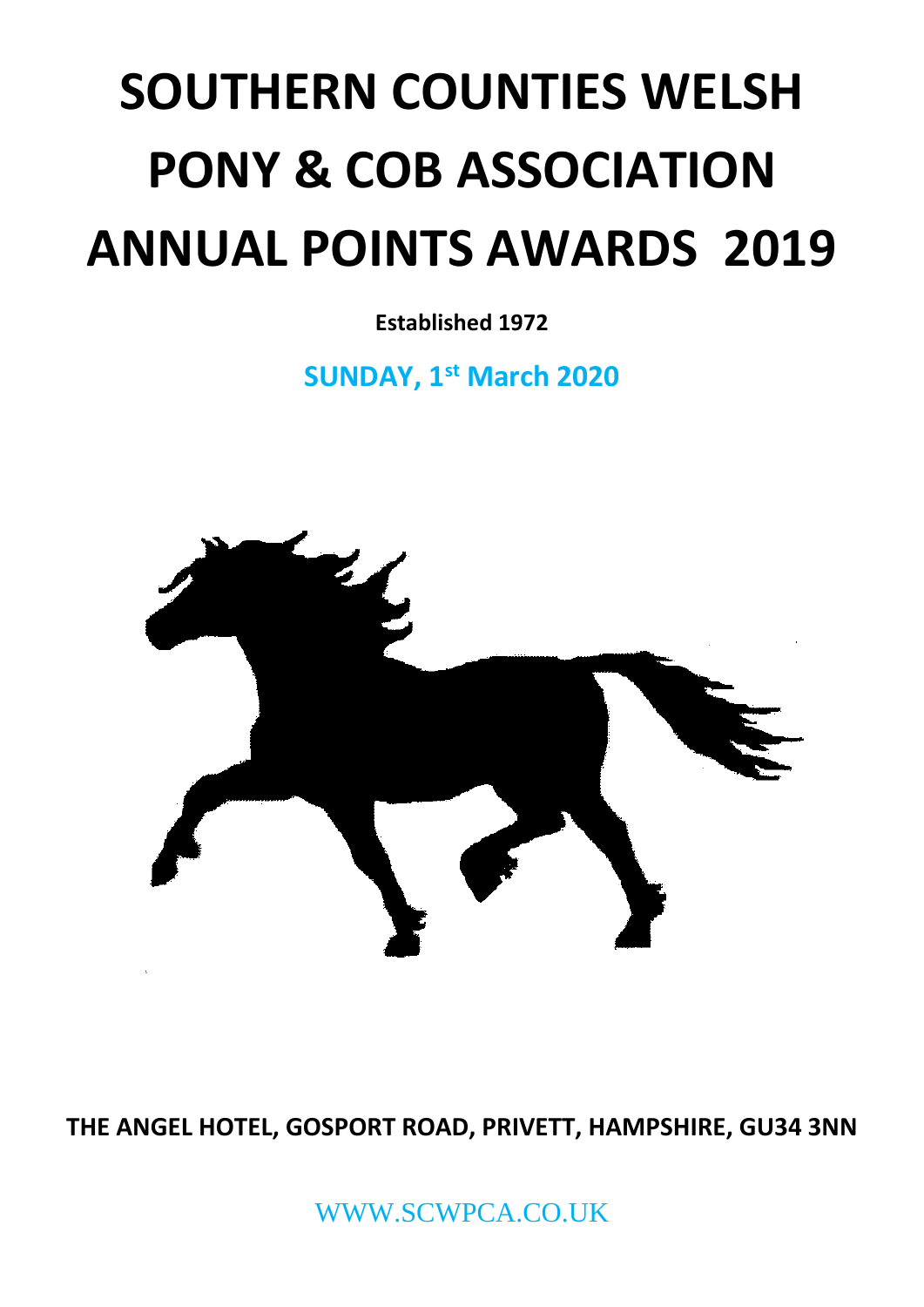# *P P* **In Hand Points Competition** *P* **P**

#### Section A

| 1 <sup>st</sup> | <b>Betws Onid</b>           | v<br>Stock | Colt    | Sue Kernan &<br>Aimee Stunt | 2400 |
|-----------------|-----------------------------|------------|---------|-----------------------------|------|
| 2 <sup>nd</sup> | Gilfach Gareth              | Adult      | Gelding | <b>Harley Cole</b>          | 1170 |
| 3 <sup>rd</sup> | Rowfantina Royal<br>Romance | Adult      | Mare    | Emma Stares                 | 745  |
| 4 <sup>th</sup> | Rowfantina Mr Mole          | Adult      | Gelding | Emma Stares                 | 255  |
| 5 <sup>th</sup> | Cui Monte Don               | Adult      | Gelding | Penny Baker                 | 175  |

### Section B

| 1st  | LLanarth Grenade                  | Adult | <b>Gelding</b> | Christine Hillman | 1675 |
|------|-----------------------------------|-------|----------------|-------------------|------|
| ን nd | <b>Moorcrest Master</b><br>Oliver | Adult | <b>Gelding</b> | Sharon Burkin     | 1400 |

## Section C

| $1^{\rm st}$    | Jebeth Juno       |       | Filly | Jean Smith  | 2300 |
|-----------------|-------------------|-------|-------|-------------|------|
|                 |                   | Stock |       |             |      |
| 2 <sub>nd</sub> | Donys Glory Bee   | Adult | Mare  | R & T Burge | 2260 |
|                 |                   |       |       |             |      |
| 3 <sup>rd</sup> | Jebeth Beam Me Up | Adult | Mare  | Jean Smith  | 885  |
|                 |                   |       |       |             |      |
| 4 <sup>th</sup> | Rhoswen Kenzo     | Foal  | Colt  | Jo Stone    | 500  |
|                 |                   |       |       |             |      |

#### Section D

| 1st             | <b>Tamrik Relentless</b> |       | Colt     | R & T Burge | 2010 |
|-----------------|--------------------------|-------|----------|-------------|------|
|                 |                          | Stock |          |             |      |
| 2 <sub>nd</sub> | Penlangrug Dominator     | Adult | Stallion | S & L Saint | 1870 |
| 3rd             | London Tilly Trotter     | Foal  | Filly    | R & T Burge | 1330 |
| 4th             | Pensawel Lucky Ace       | Adult | Gelding  | Jessica     | 1275 |
|                 |                          |       |          | Harrison    |      |

## Part Bred

| 1st             | Moorfarm Bandsman      |       | Colt | R & T Burge    | 4530 |
|-----------------|------------------------|-------|------|----------------|------|
|                 |                        | Stock |      |                |      |
| 2 <sub>nd</sub> | Sunnystone Little Ted  |       | Colt | Jo Stone       | 1430 |
|                 |                        | Stock |      |                |      |
| 3rd             | Rockbourne Lily of the | Adult | Mare | T Jenvey & K   | 680  |
|                 | Valley                 |       |      | <b>Staples</b> |      |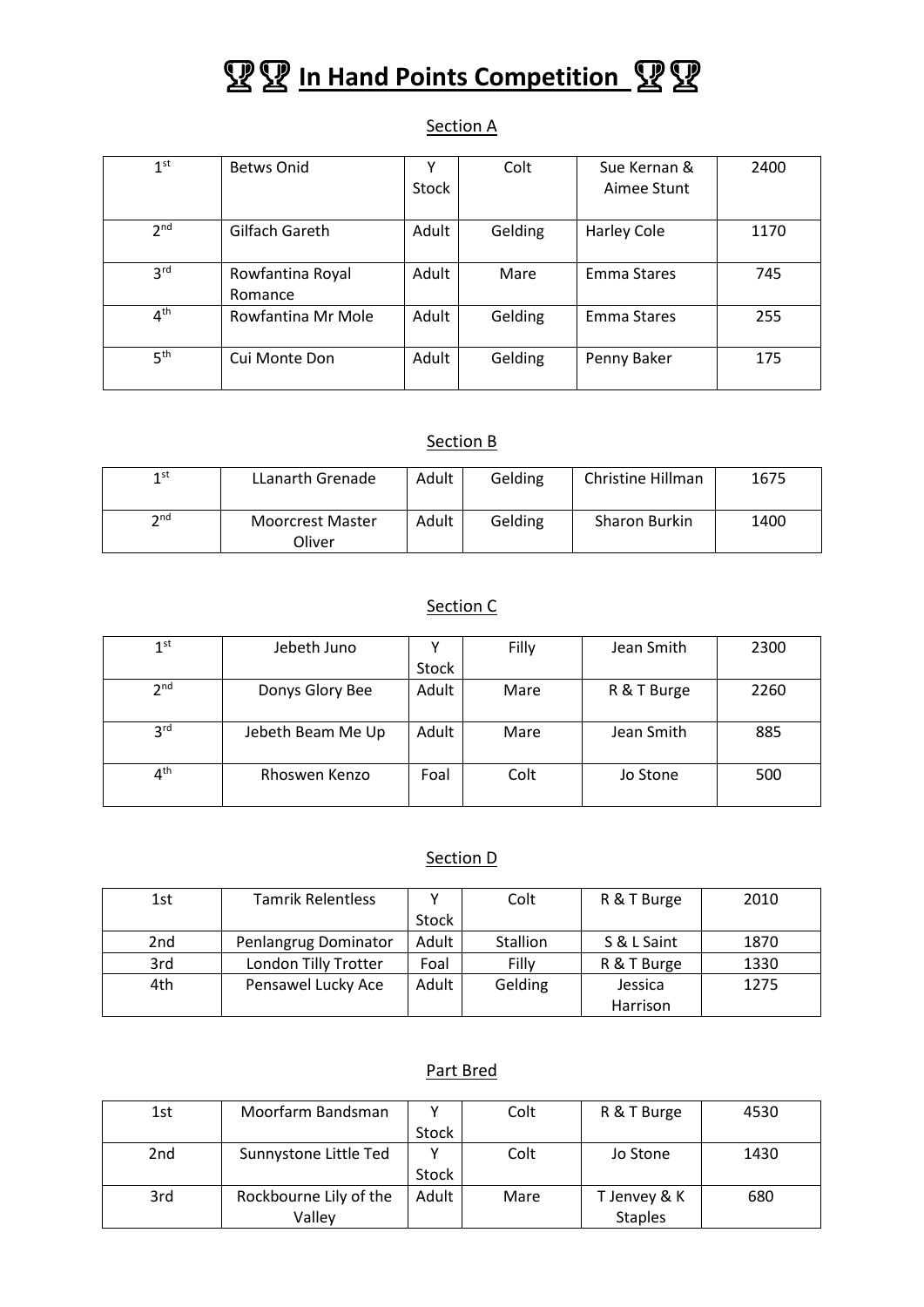#### All Breeds

| 1 <sup>st</sup> | Gabriels Freddie            | Adult | <b>Stallion</b> | Emma Stares  | 2665 |
|-----------------|-----------------------------|-------|-----------------|--------------|------|
|                 | Mercury                     |       |                 |              |      |
| 2 <sup>nd</sup> | Ragnolds Dunlin             |       | <b>Stallion</b> | Emma Stares  | 2130 |
|                 |                             | Stock |                 |              |      |
| 3 <sup>rd</sup> | <b>Clibberswick Special</b> |       | Colt            | Jo Stone     | 1810 |
|                 | Delivery                    | Stock |                 |              |      |
| 4 <sup>th</sup> | <b>Ragnolds Tuesdays</b>    | Adult | Mare            | Emma Stares  | 1755 |
|                 | Child                       |       |                 |              |      |
| 5 <sup>th</sup> | Lakehead Mermaid            | Adult | Mare            | Clare Watson | 280  |
|                 |                             |       |                 |              |      |

## **☆ ☆ Special Congratulations to our Overall Top 6 ☆ ☆**

Moorfarm Bandsman Gabriels Freddie Mercury Betws Onid Jebeth Juno Donys Glory Bee

## Junior Handler 2019 HH Horse Transport Trophy to Winner and Medals to Top 3

Ragnolds Dunlin

| 1 <sup>st</sup> | <b>Harley Cole</b> | Various            | 2465 |
|-----------------|--------------------|--------------------|------|
| 2 <sub>nd</sub> | Jessica Harrison   | Pensawel Lucky Ace | 1275 |
| 3 <sup>rd</sup> | Isabelle Skinner   | Various            | 835  |
| $4^{\text{th}}$ | <b>Finley Rush</b> | Various            | 395  |
| 5 <sup>th</sup> | Isabella Baker     | Cui Monte Don      | 175  |

**Foal of 2019:** London Tilly Trotter - 1330 **Youngstock In Hand Champion:** Moorfarm Bandsman- 4530 **Adult In Hand Champion:** Gabriels Freddie Mercury – 2665 **Highest Placed Gelding:** LLanarth Grenade – 1675 **Highest Placed Filly/Mare**: Jebeth Juno -2300 **Overall In hand Highest Points:** Moorfarm Bandsman **Best Members Stud:** The Tamrik Stud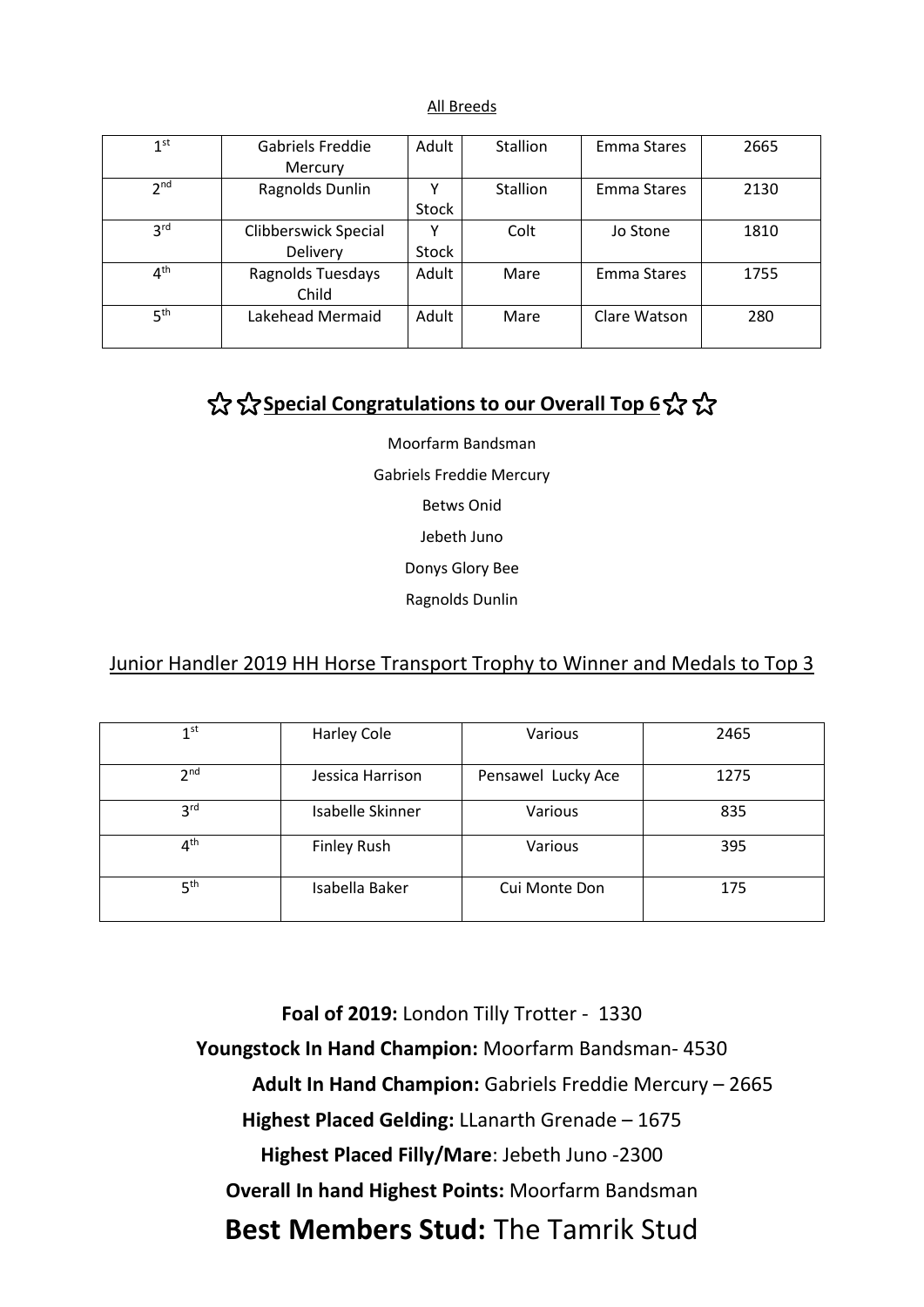## **PP** Performance Awards Competition **PP**

## Section A

| 1 <sup>st</sup> | Amilas Hurricane          | Jo Stone      | Gelding  | 7590 |
|-----------------|---------------------------|---------------|----------|------|
| 2 <sub>nd</sub> | <b>LLedrith Nemesis</b>   | Sue Kernan &  | Stallion | 3480 |
|                 |                           | Aimee Stunt   |          |      |
| 3 <sup>rd</sup> | Colne Torpedo             | Matthew       | Gelding  | 3415 |
|                 |                           | Robson        |          |      |
| $4^{\text{th}}$ | Afan Christopher          | Freya Limburn | Gelding  | 3210 |
| 5 <sup>th</sup> | <b>Castlemead Fanfare</b> | Debbie Binns  | Gelding  | 2025 |
| 6 <sup>th</sup> | Cui Monte Don             | Penny Baker   | Gelding  | 1710 |
| 7 <sup>th</sup> | Gilfach Gareth            | Harley Cole   | Gelding  | 990  |
| 8 <sup>th</sup> | Rowfantina Royal          | Emma Stares   | Mare     | 725  |
|                 | Romance                   |               |          |      |
| 9 <sup>th</sup> | Rowfantina Mr Mole        | Emma Stares   | Gelding  | 350  |

## Section B

| 1 st | LLanarth Grenade | ົ <sup>1</sup> ristine | Gelding | 1190 |
|------|------------------|------------------------|---------|------|
|      |                  | Hillman                |         |      |

## Section C

| 1st | <b>Dycott Classy Rose</b> | <b>Caroline Stagg</b> | Mare | 4180 |
|-----|---------------------------|-----------------------|------|------|
|     | Jebeth Beam Me Up         | Jean Smith            | Mare | 2380 |

## Section D

| 1 <sup>st</sup> | <b>Brynithon Paragon</b>         | Keely Orchard      | Stallion | 3270 |
|-----------------|----------------------------------|--------------------|----------|------|
| 2 <sup>nd</sup> | <b>Stoatley Two</b><br>Lionheart | R G Weller         | Gelding  | 3125 |
| 3 <sup>rd</sup> | Maescrofta Don Juan              | Natasha Ham        | Stallion | 2780 |
| 4 <sup>th</sup> | Pensawel Lucky Ace               | Elaine<br>Harrison | Gelding  | 1800 |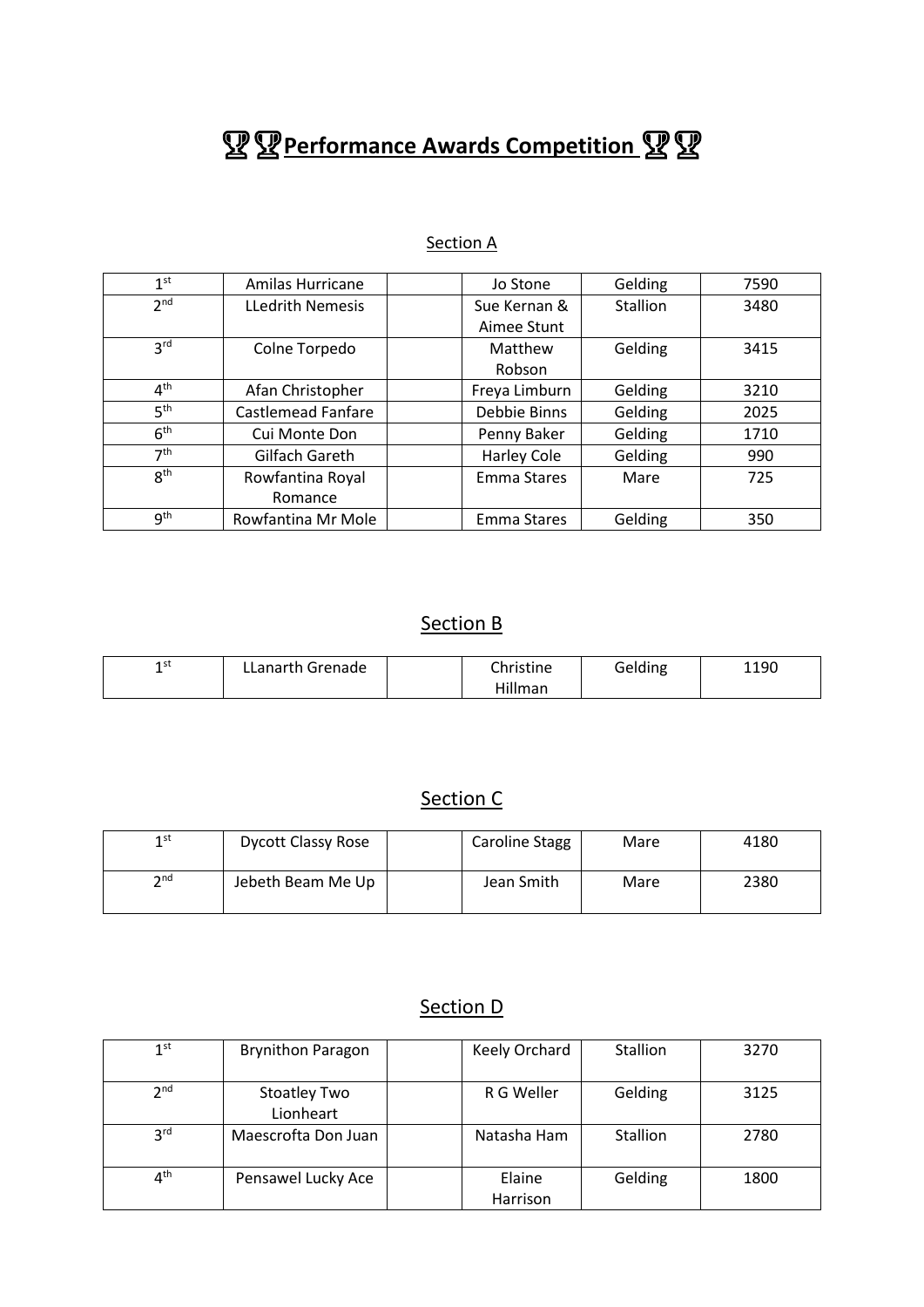## Part Bred

| 1 st | Megland Moonfairy | <sup>-</sup> amara | Mare | 2615 |
|------|-------------------|--------------------|------|------|
|      |                   | Mileusnic          |      |      |

## All Breeds

| 1 st             | $- \cdot$ .<br>Ricardo<br>·irle- | Stone<br>JO    | Stallion | 6710 |
|------------------|----------------------------------|----------------|----------|------|
| $\mathcal{D}$ nd | <b>Bewcastle Bell</b>            | Georgia<br>oms | Mare     | 1650 |

## **☆ ☆ Special Congratulations to our Overall Top 6 ☆ ☆**

Amilas Hurricane

Firle Ricardo

Dycott Classy Rose

LLedrith Nemesis

Colne Torpedo

Brynithon Paragon

## Junior Rider 2019 **HH HORSE TRANSPORT Trophy to Winner and Medals to top 3**

| 1st             | <b>Emilia Andrews</b>    | Amilas Hurricane       | 5500 |
|-----------------|--------------------------|------------------------|------|
| 2 <sub>nd</sub> | <b>Bojana Mileusnic-</b> | Colne Torpedo          | 3415 |
|                 | Robson                   |                        |      |
| 3rd             | Jessica Lacey            | Afan Christopher       | 3210 |
| 4th             | Milana Mileusnic         | Megland                | 2615 |
|                 |                          | Moonfairy              |      |
| 5th             | <b>Annabel Binns</b>     | Castlemead             | 2025 |
|                 |                          | Fanfare                |      |
| 6th             | Jessica Harrison         | Pensawel Lucky         | 1800 |
|                 |                          | Ace                    |      |
| 7th             | Isabella Baker           | Cui Monte Don          | 1710 |
| 8th             | Georgia Toms             | <b>Bewcastle Belle</b> | 1650 |
| 9th             | <b>Harley Cole</b>       | Various                | 1230 |
| 10th            | <b>Finley Rush</b>       | Various                | 590  |
| 11th            | <b>Isabelle Skinner</b>  | Various                | 265  |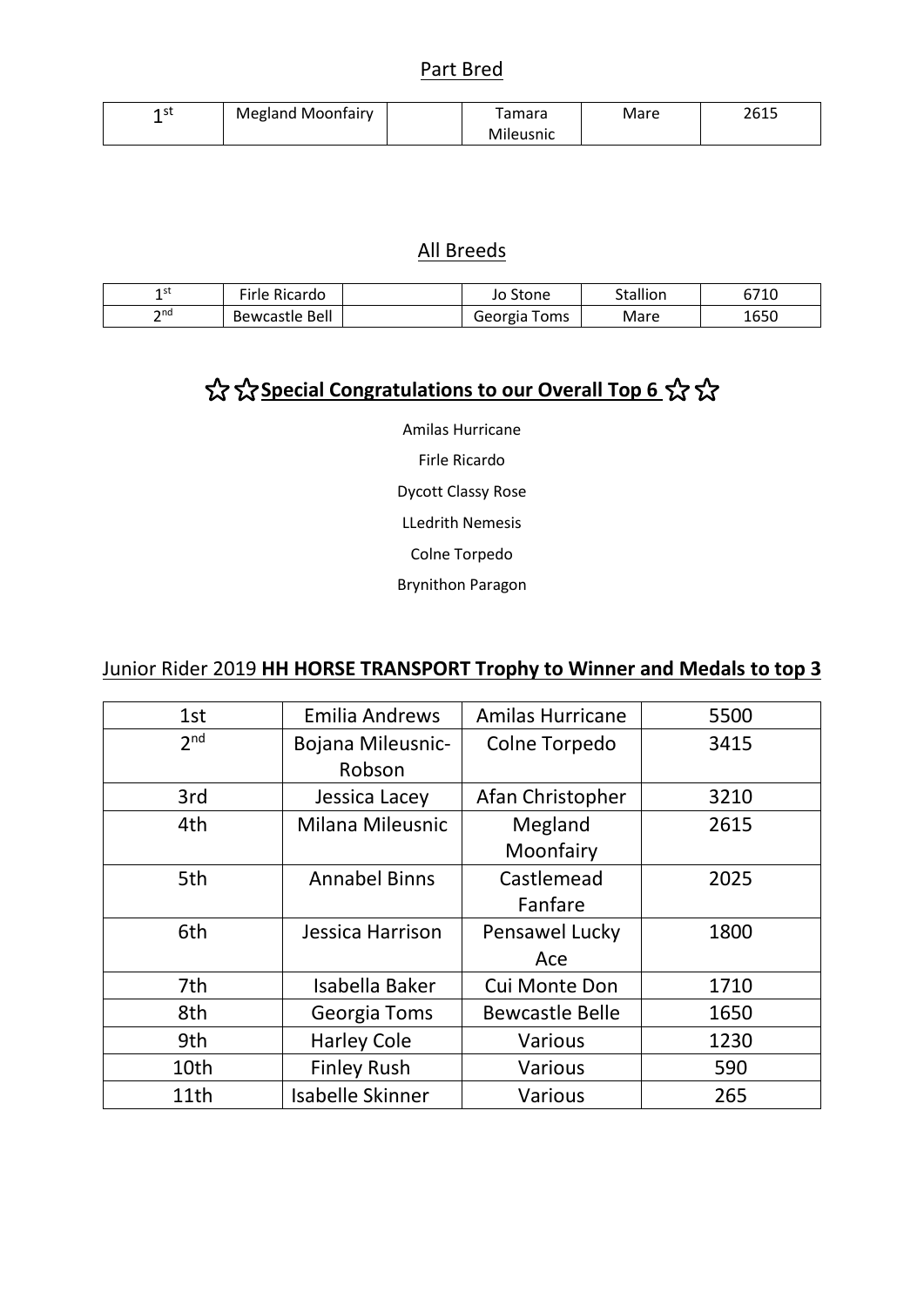

**Showing Award:** Amilas Hurricane – 7590 **Dressage Award:** Dycott Classy Rose – 3930 **Working Hunter Award:** Lledrith Nemesis – 2910 **Showjumping Award :** Jebeth Beam me up – 180 **Eventing Award:** Dycott Classy Rose – 100 **Pony Club/Riding Club Award:** Cui Monte Don – 300 **Versatility Award:** Jebeth Beam me up & Cui Monte Don

## **Overall Performance Champion**

Amilas Hurricane

## **Supreme Overall Highest Points Exhibitor**

Sash sponsored by HH Horse Transport

Jo Stone (Sunnystone Stud)



A special recognition to the following who have had some fantastic results in 2019.

#### **Royal Welsh Winner**

Moorfarm Bandsman

#### **HOYS Qualified**

Betws Onid

Ragnolds Dunlin

LLedrith Nemesis

Brynithon Paragon

Firle Ricardo

#### **Olympia Qualified**

Brynithon Paragon

Firle Ricardo

Lledrith Nemesis

**Thank you to everyone that entered our Points competition and we wish you every success for 2020.**